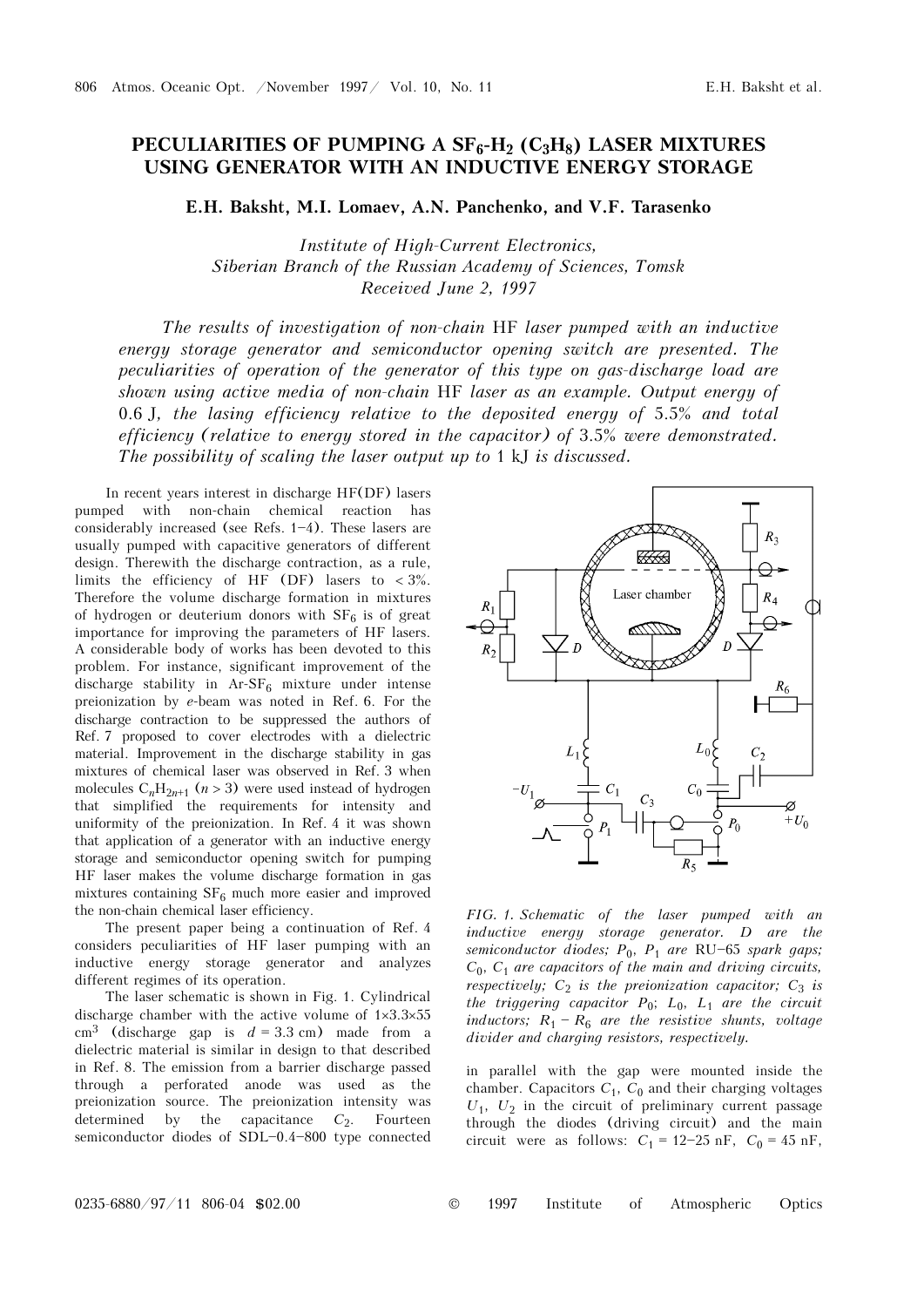$U_1 = 25 \text{ kV}, U_0 = 15 - 30 \text{ kV}.$  The time of preliminary current passage being equal to the half-period of the current oscillations in the driving circuit was chosen to be 800 ns, while the current in that circuit was one order of magnitude lower than that in the main one. Currents in the circuits, voltage across the gap and laser radiation pulses were measured using resistive shunts, voltage divider, photodetector FSG-0.22, and an oscilloscope  $S8-14$ . The laser pulse energy was measured with a calorimeter IKT-1N. Working mixtures composed from  $SF_6$  and hydrogen or propane were prepared directly in the chamber. The laser cavity was formed by a copper mirror with the radius of curvature of  $5 \text{ m}$  and plane-parallel KRS $-5$  plate.



*FIG. 2. Oscillograms of the current through the opening switch (a) and voltage across the chamber electrodes* (b) under no-load operation.  $C_0 = 45$  nF,  $U_0 = 19$  kV.

In Fig. 2 are shown the oscillograms of the current and voltage across the semiconductor opening switch under no-load operation. In our experiments the opening switch has opening current up to 7 kA (opening current per diode  $I_d \sim 500$  A). Therewith about 70% energy accumulated in the capacitor  $C_0$  was transferred into the inductive storage. The cutoff time does not exceed 40 ns (d*I*/d*t* ∼ 100 A/ns). The generator forms voltage pulses across the laser gap with the amplitude exceeding by a factor more than two the charging voltage at  $C_0$  and rise up to 2 kV/ns.

The oscillograms of the voltage across the gap, discharge current and laser radiation are presented in Fig. 3. Pumping pulse duration does not change, while its duration (FWHM) increases from 75 to 110 ns as  $U_0$  increases. Once the breakdown of the gap occurred the quasi-stationary discharge phase with

 $E/p = 120 \text{ V/cm-Torr}, \text{ where } E = U/d \text{ is the electric}$ field strength, is observed. The laser oscillation begins 40 ns after the breakdown and lasts about 500 ns. The pulse radiation power exceeds 1 MW. Note that similar to Ref. 9 the laser pulse duration increases as the hydrogen content in gas mixture decreases.



*FIG. 3. Oscillograms of the voltage across the chamber electrodes (1), chamber discharge current (2) and* HF *lasEr radiation pulsE(3) obtainEd in*  $SF_6:C_3H_8 = 20:1$ *gas mixturE at*  $p = 45$  Torr *and*  $U_0 = 25$  kV.

Figure 4 presents emission pulse energy and HF laser efficiency versus charging voltage obtained at different preionization intensities. When  $C_2 = 3.5$  nF  $(C_2$  value at constant  $U_0$  controls the preionization intensity) the laser energy in propane containing mixtures is higher than that in hydrogen ones and ranges up to 0.5 J. As the intensity increases  $(C_2 = 5.5 \text{ nF})$  the laser energy increases up to 0.6 J, other conditions being the same. Besides, when the preionization conditions are improved it has been possible to greatly extend the volume discharge lifetime which in some experiments is found to be more than 1 μs due to the discharge of the driving circuit capacitor  $C_1$ . At  $C_2 = 5.5$  nF the laser energy obtained in  $SF_6-H_2$  and  $SF_6-C_3H_8$  gas mixtures differs by no more than 10%.

The peak total efficiency of the laser (relative to the energy stored in the capacitors) was as high as 3.5% that well exceeds that obtained in Ref. 6 using X-ray preionization and a pumping generator with the capacitor energy storage. The improvement of the total efficiency and equally high efficiency obtained in  $SF_6^ H_2$  and  $SF_6-C_2H_8$  gas mixtures are caused by uniform discharge formation provided by the inductive energy storage at an intense preionization.

Based on the above data let us consider the peculiarities of the inductive generator performance on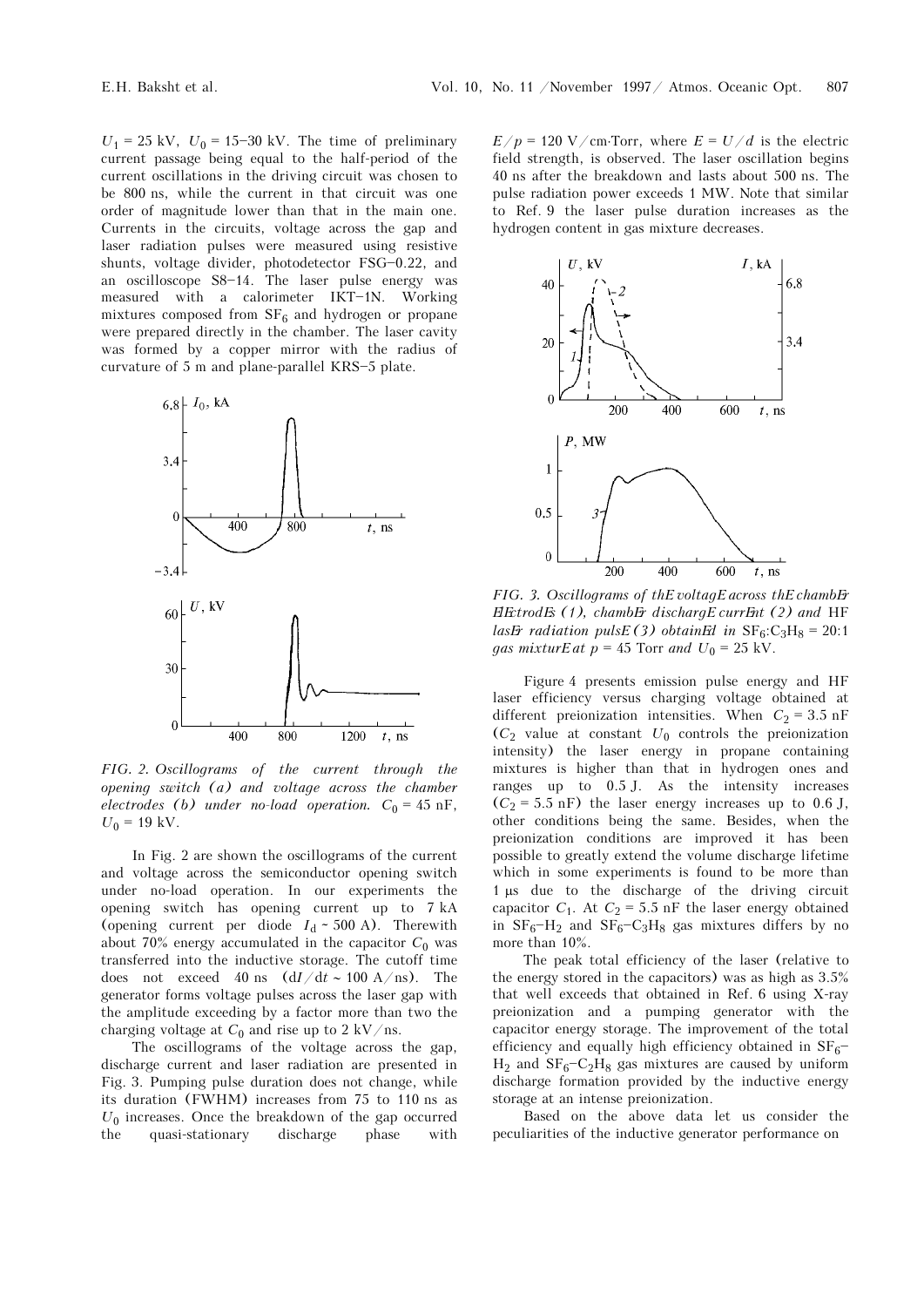

*FIG. 4. Laser energy Q (a), total laser efficiency* η<sup>t</sup> *and relative to the deposited energy* η<sup>d</sup> *(b) versus charging voltage of the main capacitor storage C*0.  $C_2 = 3.5 \text{ nF}$  (1, 2, 4) and  $C_2 = 5.5 \text{ nF}$  (3, 5, 6). *Mixture pressure p* = 45 Torr; *curves 1 and*  2, 3, 4, 5, 6 corr*Espond to mixturEs*  $SF_6: H_2 = 8:1$  *and*  $S_{\text{F}_6}:C_3H_8 = 20:1$ , *rEspEctivEly.* 

a gas-discharge load. When using an inductive storage the rate of voltage rise (and the overvoltage across the laser gap at its breakdown) was found to be determined by the opening time of the opening switch and it exceeded that obtained when the laser was pumped only with the capacitor  $C_0$ . As is well known, these parameters have strong effect on the discharge stability in the gas mixtures of  $SF_6$  and  $H_2$  (see Ref. 2). Besides, the generator with the inductive energy storage provides very fast increase of the discharge current, that according to the data presented in Refs. 10 and 11 also improves the discharge stability in gas mixtures containing electronegative gases. Therefore employment of the inductive energy storage highly assists the volume, discharge formation critically important in scaling lasers of this type. In our experiments the volume discharge in  $SF_6-H_2$  mixtures without any evidence of contraction was easy to form at a pressure over 100 Torr. The generator with the inductive energy storage produces single-polarity pulse of current through the laser gap. Actually, charging current of an inductive energy storage on a resistive load is described by the following expression:

$$
I = I_0 e^{-Lt/R_{\rm L}}
$$
,

where  $I_0$  is the initial current and  $R_1$  is the load resistance. This means that the overall energy accumulated in the inductive storage deposites into the discharge plasma via a single-polarity pulse. In the case of a generator with the capacitive storage matched pumping regime could only be realized using very complicated prepulse schemes (see Ref. 12). In our experiments the laser efficiency relative to the deposited energy ranges up to 5.5% (see Fig. 4*b*). It is easy to see that this efficiency value can be obtained if and only if the energy stored in an inductor is totally transferred to the discharge load. Hence it may be stated that pumping with an inductive energy storage generator can improve the HF laser efficiency.

Pumping pulse duration provided by the inductive generator is equal to  $t_1 \sim L_1/R$  and depends only slightly on the laser size (in that case  $L_1$  and  $R_L$ increase simultaneously). In the case of a capacitive generator  $t_c \sim (L_1 C_1)^{1/2}$  and increases with the laser size. Hence, employment of the inductive storage can reduce the pumping pulse duration and increase its power (see Ref. 13). Under conditions of our experiment the pumping pulse duration was 200 ns while  $t_c \sim (L_1 C_1)^{1/2} = 500$  ns and the peak power provided by the inductive generator was doubled.

The inductive generator peculiarities discussed offer great promise to the development of non-chain chemical lasers with high pulse energy. For instance, the pulse energy of  $3.2$  J at the total efficiency of  $16\%$ has been obtained in  $He$ - $CO_2$ - $N_2$  mixtures.

## **REFERENCES**

1. F.G. Goryunov, K.V. Gurkov, M.I. Lomaev, E.A. Sosnin, and V.F. Tarasenko, Kvant. Elektron. **21**, No. 12, 1148-1150 (1994).

2. S.D. Velikanov, A.F. Zapolsky, and Yu.N. Frolov,  $ibid. 24. No. 1, 11-14 (1997).$ 

3. V.V. Apollonov, S.Yu. Kazantsev, V.F. Oreshkin, and K.N. Firsov, *ibid.* **24**, No. 3, 213-215 (1997).

4. M.I. Lomaev, A.N. Panchenko, and V.F. Tarasenko, *ibid*. **24**, No. 6, 511-512 (1997).

5. N.G. Basov, ed., *Chemical Lasers* (Nauka, Moscow, 1982), 400 pp.

6. Yu.I. Bychkov, Yu.D. Korolev, G.A. Mesyats, et al. Pis'ma Zh. Tekh. Fiz. 3, No. 21, 1121-1125 (1977).

7. G.L.Spichkin, Zh. Tekh. Fiz. 56, No. 10, 1923-1932 (1986).

8. A.N. Panchenko, F.V. Tarasenko, and E.V. Bukatyi,

- Kvant. Elektron. **16**, No. 11, 2409-2411 (1989).
- 9. A.V.Gal, A.A.Dodolov, V.D.Rusanov, V.L.Shiraevsky, and G.V. Sholin, *ibid*. **24**, No. 2, 159-161 (1992).